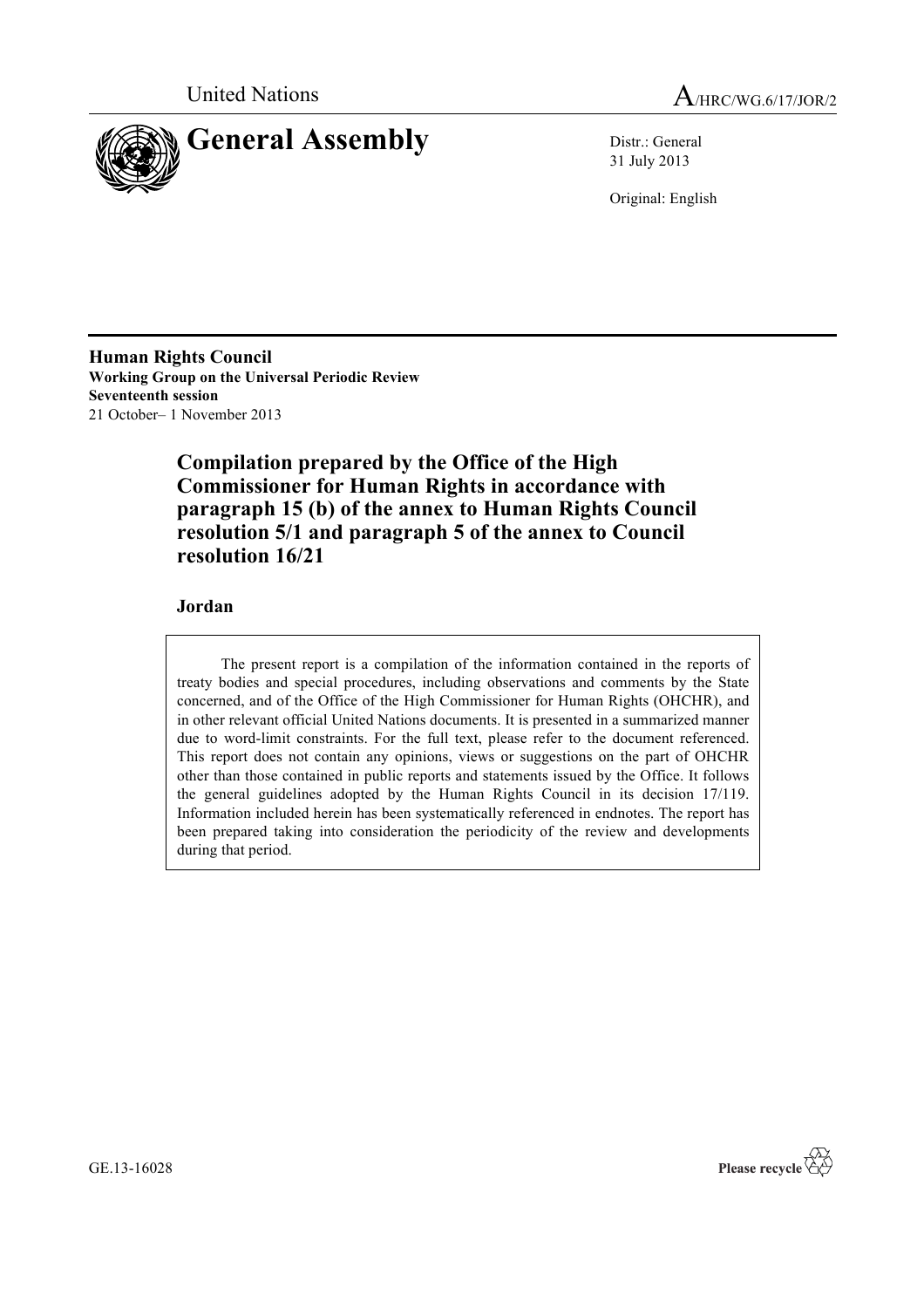# **I. Background and framework**

## **A. Scope of international obligations<sup>1</sup>**

**International human rights treaties<sup>2</sup>**

|                                                                      | Status during previous<br>cycle                                                                                                                                              | Action after review                                             | Not ratified/not accepted                                                                                                                                                                                   |
|----------------------------------------------------------------------|------------------------------------------------------------------------------------------------------------------------------------------------------------------------------|-----------------------------------------------------------------|-------------------------------------------------------------------------------------------------------------------------------------------------------------------------------------------------------------|
| Ratification,<br>accession or<br>succession                          | <b>ICERD</b> (1974)<br><b>ICESCR (1975)</b><br><b>ICCPR</b> (1975)<br>CEDAW (1992)<br>CAT (1991)<br>CRC (1991)<br>OP-CRC-AC (2007)<br><b>OP-CRC-SC (2006)</b><br>CRPD (2008) |                                                                 | <b>ICCPR-OP2</b><br>OP-CAT<br><b>ICRMW</b><br><b>CPED</b>                                                                                                                                                   |
| <i>Reservations.</i><br><i>declarations and/or</i><br>understandings | <b>CEDAW</b><br>(reservations, arts.<br>9, para. 2, 16, para.<br>$1, (c), (d)$ and $(g),$<br>1992)<br>CRC (reservations,<br>arts. 14, 20 and 91,<br>1991)                    | CEDAW (withdrawal<br>of reservation, art. 15,<br>para. 4, 2009) |                                                                                                                                                                                                             |
| Complaint<br>procedures, inquiry<br>and urgent action <sup>3</sup>   | CAT, art. 20                                                                                                                                                                 |                                                                 | ICERD, art. 14<br><b>OP-ICESCR</b><br>ICCPR, art. 41<br><b>ICCPR-OP1</b><br>OP-CRC-IC<br><b>OP-CEDAW</b><br>CAT, arts. 21 and 22<br><b>ICRMW</b><br><b>OP-CRPD (2007,</b><br>signature only)<br><b>CPED</b> |

1. In 2010, the Human Rights Committee (HR Committee) invited Jordan to accede to ICCPR-OP 1 and ICCPR-OP 2.4

2. In 2010, the Committee against Torture (CAT) urged Jordan to consider making the declarations under articles 21 and 22 of the Convention.<sup>5</sup>

3. In 2012, the Committee on the Elimination of Racial Discrimination (CERD) urged Jordan to consider making the declaration provided for in article 14 of ICERD.<sup>6</sup>

4. Several treaty bodies encouraged Jordan to consider ratifying ICRMW, CPED and OP-CAT.<sup>7</sup>

5. The United Nations High Commissioner for Refugees (UNHCR), the Special Rapporteur on violence against women, CERD and CEDAW urged Jordan to consider acceding to the 1951 Convention relating to the Status of Refugees and its 1967 Protocol; the 1954 Convention relating to the Status of Stateless Persons; and, the 1961 Convention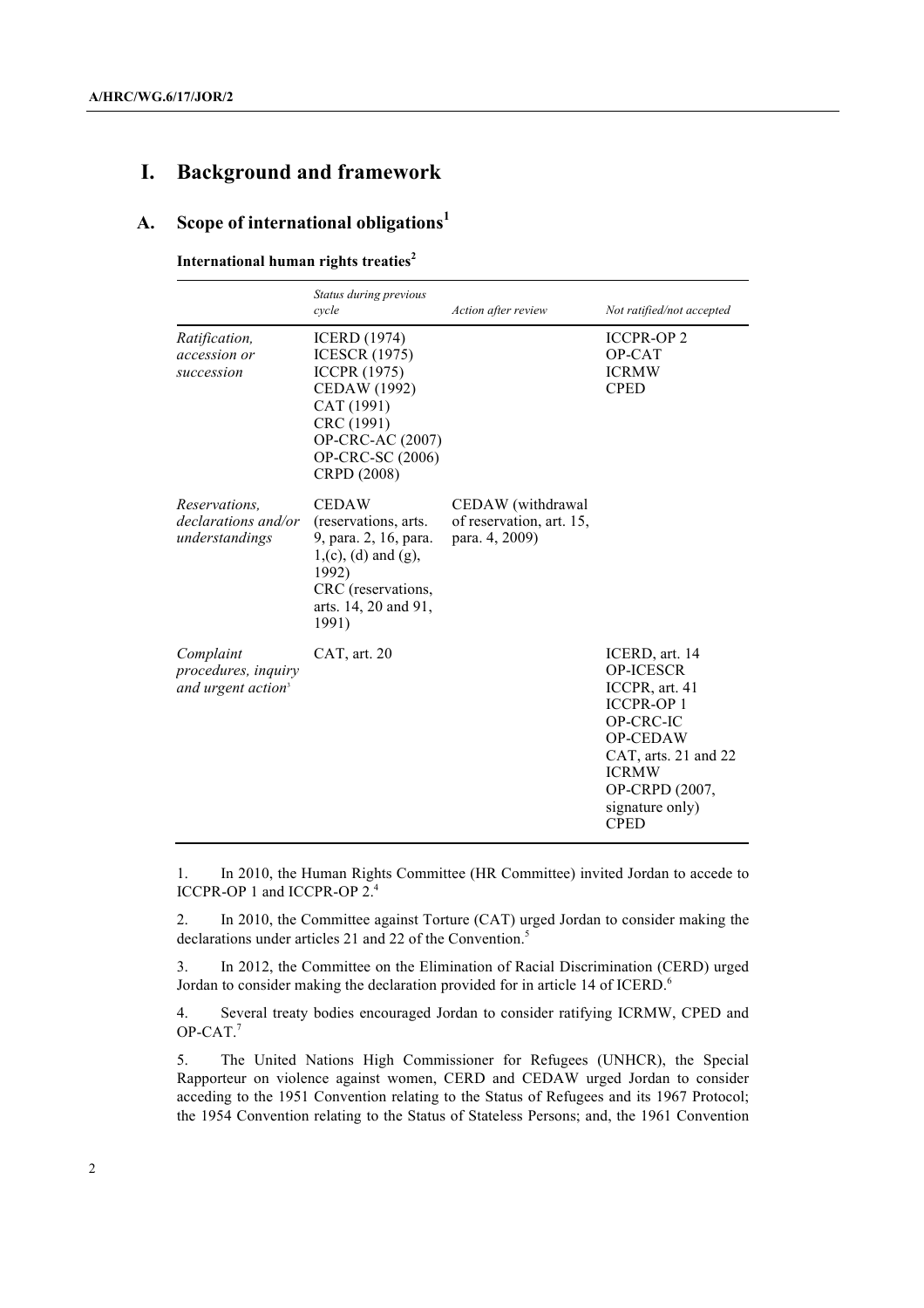on the Reduction of Statelessness and acceding to ILO Convention No. 189 (2011) concerning Decent Work for Domestic Workers.8

|                                                    | Status during previous cycle                                                        | Action after review            | Not ratified                                                      |
|----------------------------------------------------|-------------------------------------------------------------------------------------|--------------------------------|-------------------------------------------------------------------|
| <i>Ratification,</i><br>accession or<br>succession | Geneva Conventions of 12<br>August 1949 and Additional<br>Protocols I and $II^{10}$ | Palermo Protocol <sup>12</sup> | Conventions on<br>refugees and<br>stateless persons <sup>13</sup> |
|                                                    | ILO fundamental conventions<br>except $No.8711$                                     |                                | <b>ILO</b> Conventions<br>Nos. 169 and 189 <sup>14</sup>          |
|                                                    | UNESCO Convention against<br>Discrimination in Education                            |                                | <b>Additional Protocol</b><br>III to the $1949$                   |
|                                                    | Rome Statute of the<br>International Criminal Court                                 |                                | Geneva<br>Conventions <sup>15</sup>                               |
|                                                    | Convention on the Prevention<br>and Punishment of the Crime<br>of Genocide          |                                | <b>ILO</b> Convention<br>No. $87^{16}$                            |
|                                                    |                                                                                     |                                |                                                                   |

#### **B. Constitutional and legislative framework**

6. While noting that article 6 of Jordan's Constitution enshrines equality before the law, CERD was concerned that the scope and wording of the Constitution was limited to "Jordanians shall be equal before the law". It urged Jordan to consider further amendments to its Constitution to extend its applicability to all persons under Jordanian jurisdiction, including non-Jordanians.<sup>17</sup>

7. CEDAW encouraged Jordan to pursue its intent to appeal to the Constitutional Court, once established in accordance with the amended Constitution, to issue a legal opinion on the material scope of the application of the term "Jordanians" as used in article 6 of the Constitution, so as to ensure the equal applicability of the principle of equality before the law for all Jordanian men and women.<sup>18</sup>

8. The Special Rapporteur on violence against women recommended the amendment the Nationality Act to grant Jordanian women the right to confer their citizenship on their children, and remove the reservation to article 9 of the Convention on the Elimination of All Forms of Discrimination against Women with regard to granting equal rights to women with respect to nationality.<sup>19</sup>

#### **C. Institutional and human rights infrastructure and policy measures**

9, CERD and the HR Committee urged Jordan to provide the National Centre for Human Rights (NCHR) with adequate human, technical and financial resources.<sup>20</sup>

10. CEDAW urged Jordan to provide the Jordanian National Commission for Women (JNCW) with adequate support and resources to mainstream gender equality throughout all policies of the ministries and Government offices.<sup>21</sup>

11. The Special Rapporteur on violence against women recommended that the Government establish a standardized system for the collection and analysis of data, disaggregated by sex, race, age, ethnicity and other relevant characteristics, in order to understand the magnitude, trends and patterns of violence against women in the country,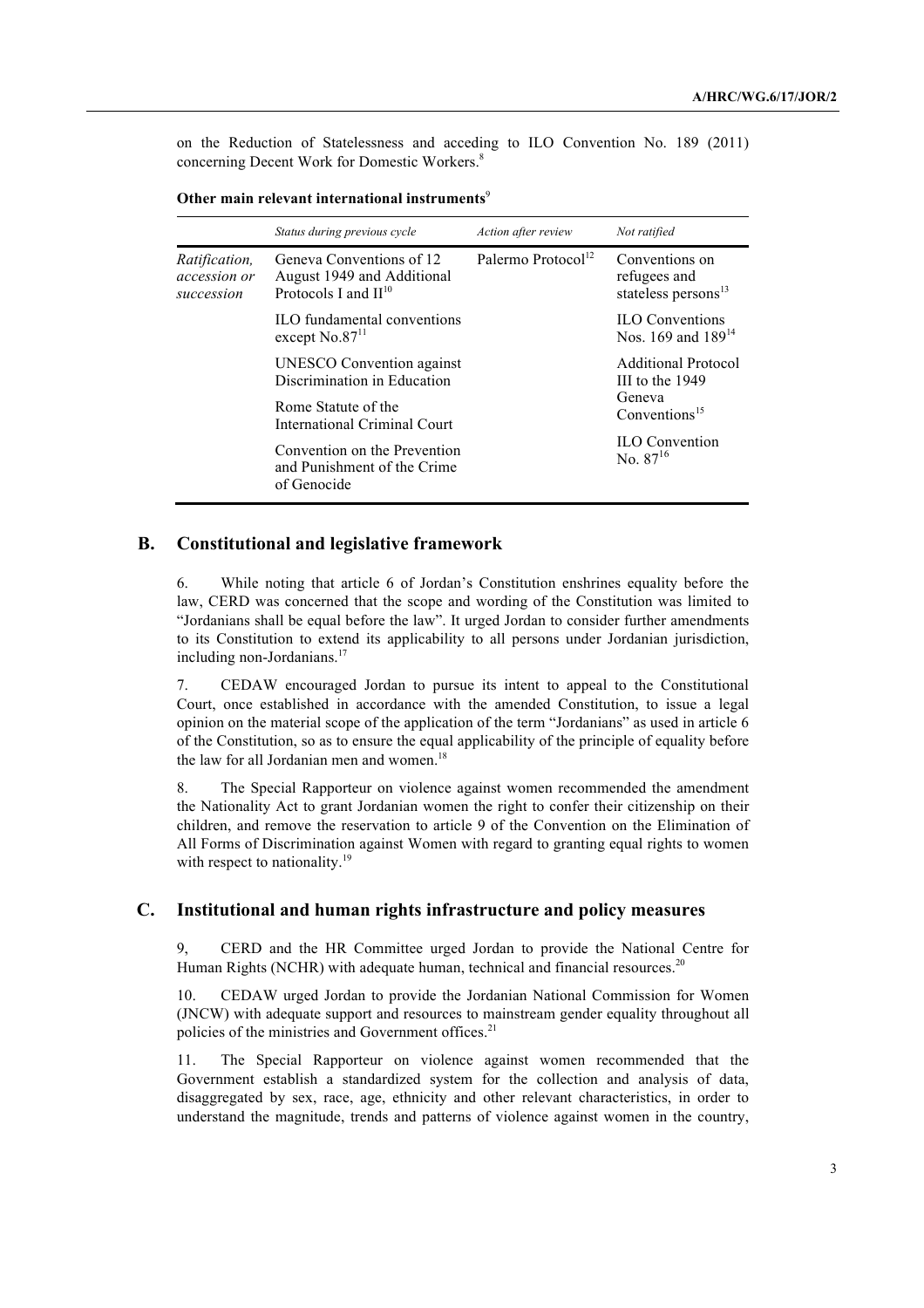and in cooperation with civil society organizations, develop monitoring and evaluation tools to evaluate progress made in eradicating violence against women in a clear systematic way.<sup>22</sup>

12. UNHCR recommended the establishment of appropriate mechanisms aimed at the early identification, referral, assistance and support for victims of trafficking; the establishment of an effective referral system to ensure that the victim's right to seek and to be granted asylum is fully and duly respected, and the enhancement of coordination among all relevant institutions.<sup>23</sup>

## **Status of national human rights institutions**<sup>24</sup>

| National human rights institution   | Status during previous cycle | Status during present cycle <sup>25</sup> |
|-------------------------------------|------------------------------|-------------------------------------------|
| National Centre for Human<br>Rights | A status                     | A status                                  |

# **II. Cooperation with human rights mechanisms**

## A. Cooperation with treaty bodies<sup>26</sup>

#### **1. Reporting status**

| Treaty body            | Concluding<br>observations<br>included in previous<br>review | Latest report<br>submitted since<br>previous review | Latest concluding<br>observations | Reporting status                                                                                                |
|------------------------|--------------------------------------------------------------|-----------------------------------------------------|-----------------------------------|-----------------------------------------------------------------------------------------------------------------|
| <b>CERD</b>            | Aug. 2008                                                    |                                                     | March 2012                        | Eighteenth to<br>twentieth reports due<br>in 2015                                                               |
| <b>CESCR</b>           | Sept. 2000                                                   |                                                     |                                   | Third report pending<br>consideration                                                                           |
| HR Committee July 1994 |                                                              | 2009                                                | Oct. 2010                         | Fifth report due in<br>2014                                                                                     |
| <b>CEDAW</b>           | Aug. 2007                                                    | 2010                                                | Feb. 2012                         | Sixth report due in<br>2016                                                                                     |
| <b>CAT</b>             | May 1995                                                     | 2009                                                | April 2010                        | Third report due in<br>2014                                                                                     |
| <b>CRC</b>             | Sept. 2006                                                   | 2012/2011                                           |                                   | Fourth and fifth                                                                                                |
|                        |                                                              | (OP-CRC-AC;<br>OP-CRC-SC)                           |                                   | reports pending<br>consideration; Initial<br>reports to OP-CRC-<br>AC and OP-CRC-SC<br>pending<br>consideration |
| <b>CRPD</b>            |                                                              | 2012                                                |                                   | Initial report pending<br>consideration                                                                         |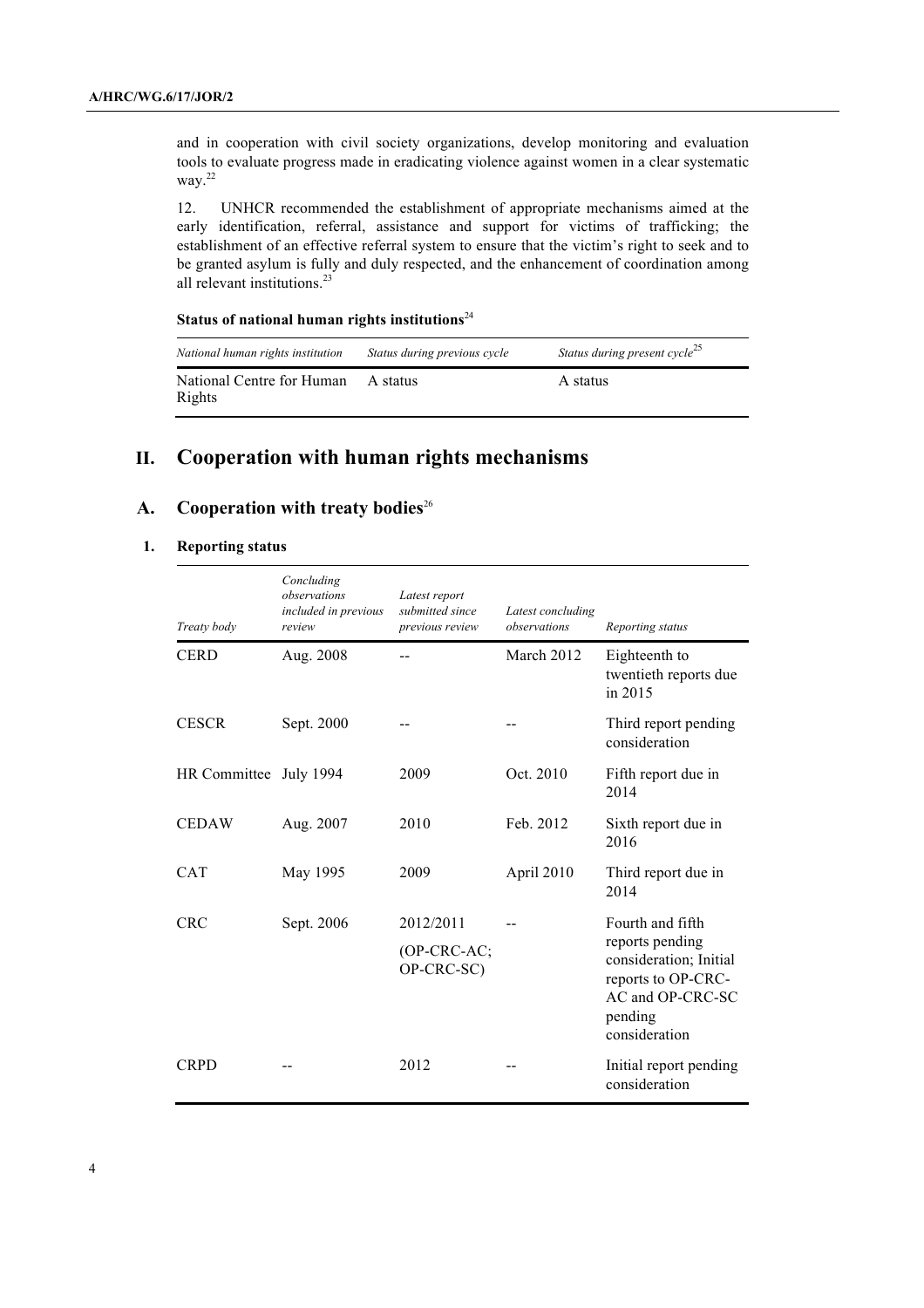| <b>Concluding observations</b> |        |                                                                                                                                                                                                                                                                     |                                |
|--------------------------------|--------|---------------------------------------------------------------------------------------------------------------------------------------------------------------------------------------------------------------------------------------------------------------------|--------------------------------|
| Treaty body                    | Due in | Subject matter                                                                                                                                                                                                                                                      | Submitted in                   |
| <b>CERD</b>                    | 2013   | Data on enjoyment of the right to<br>education and socio-economic<br>development; nationality of children<br>from Jordanian mother married to non-<br>Jordanian man; nationality of persons<br>originating from the Occupied<br>Palestinian Territory <sup>27</sup> | Dialogue ongoing <sup>31</sup> |
| <b>HR</b><br>Committee         | 2011   | National Centre for Human Rights;<br>revision of Crime Prevention Act 1954;<br>abolition of State Security Court <sup>28</sup>                                                                                                                                      | Dialogue ongoing $32$          |
| <b>CEDAW</b>                   | 2014   | Definition of non-discrimination against<br>women; violence against women <sup>29</sup>                                                                                                                                                                             |                                |
| <b>CAT</b>                     | 2011   | Acts of torture and ill-treatment; prompt Dialogue ongoing <sup>33</sup><br>and impartial investigations of torture;<br>honour crimes; women migrant domestic<br>workers $30$                                                                                       |                                |
| CRPD                           |        |                                                                                                                                                                                                                                                                     |                                |

# **2. Responses to specific follow-up requests by treaty bodies**

# **B. Cooperation with special procedures**<sup>34</sup>

|                                                              | Status during previous cycle                                                                                    | Current status                                                   |
|--------------------------------------------------------------|-----------------------------------------------------------------------------------------------------------------|------------------------------------------------------------------|
| Standing invitation                                          | Yes                                                                                                             | Yes                                                              |
| <i>Visits undertaken</i>                                     | Torture $(2006)$                                                                                                | Human rights in OPT (two<br>missions in 2011 and one in<br>2012) |
|                                                              |                                                                                                                 | Violence against women<br>(Nov. 2011)                            |
| <i>Visits agreed to in principle</i>                         |                                                                                                                 | Freedom of religion (Sept.<br>2013)                              |
| <i>Visits requested</i>                                      |                                                                                                                 | Freedom of association and<br>assembly                           |
| Responses to letters of<br>allegations and urgent<br>appeals | During the period under review four communications were<br>sent. The Government replied to three communications |                                                                  |
| Follow-up reports and<br>missions                            |                                                                                                                 |                                                                  |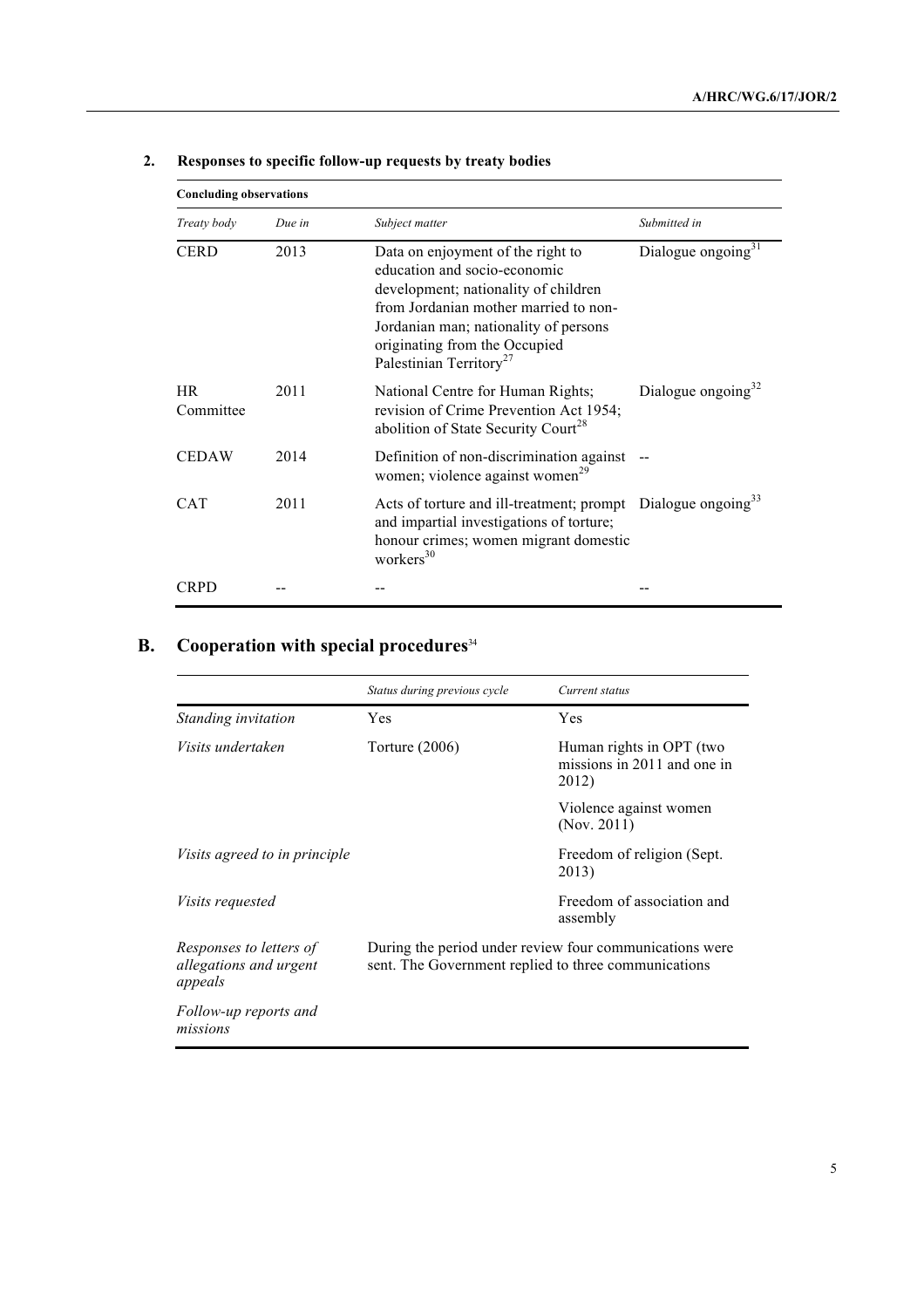# **III. Implementation of international human rights obligations, taking into account applicable international humanitarian law**

#### **A. Equality and non-discrimination**

13. While noting that Jordan is a monist State and international conventions have direct effect and primacy in its legal system, CERD remained concerned that there was no clear definition of direct and indirect discrimination in the legislation.<sup>35</sup>

14. CERD urged Jordan to establish an operational mechanism(s) to receive complaints on racist acts, investigate them and issue sanctions and compensation commensurate with their seriousness. 36

15. The Special Rapporteur on violence against women and CEDAW urged Jordan to insert the word "gender" or "sex" in article 6 of the Constitution, as a prohibited ground of discrimination, and adopt legislation on gender equality. $37$ 

16. CEDAW was concerned about discriminatory provisions contained in the Personal Status Act, in particular the permissibility of polygamy, the requirement of *walis*  (guardians) for women for the marriage, notwithstanding the woman's consent, and the restrictions on women's right to work and to divorce. It was further concerned about discrimination against women and girls in inheritance, both as daughters and as widows, and noted the lack of a civil code for family matters.<sup>38</sup> The HR Committee raised similar concerns. 39

17. CERD noted as positive Jordan's 2010 election law which increased the number of seats representing urban districts, where most Jordanians of Palestinian origin reside, but was concerned that membership in parliament remained disproportionately imbalanced in favour of rural districts. CERD recommended that Jordan consider further amendments to its election law and apportionment of parliamentary seats to facilitate representation of Jordanians of all ethnic origin as well as non- national residents in its politics and decisionmaking.<sup>40</sup>

#### **B. Right to life, liberty and security of the person**

18. CAT regretted that Chapter Two of the Jordanian Constitution which provides for "Rights and Duties of Jordanians" did not contain a specific prohibition of torture and other forms of ill-treatment or punishment. It was concerned that torture was not treated as a serious crime, but rather as a misdemeanour, and was not subject to penalties appropriate to its gravity (between six months' and three years' imprisonment).<sup>41</sup>

19. CAT was concerned at allegations of a widespread and routine practice of torture and ill-treatment of detainees in detention facilities. It was further concerned that article 61 of the Penal Code stipulated that a person shall bear no criminal responsibility for acts performed in accordance with orders given by someone of higher rank. <sup>42</sup> The HR Committee also raised similar concerns.<sup>43</sup>

20. CAT was concerned that an arrested person did not have the right to a lawyer from the moment of arrest, and especially during the initial stage between arrest and being presented to the prosecutor.<sup>44</sup>

21. CAT was concerned that the Criminal Procedure Code currently allows arrest and detention without explicit legal grounds, as well as arrest without objective supportive grounds. <sup>45</sup> The HR Committee raised similar concerns.46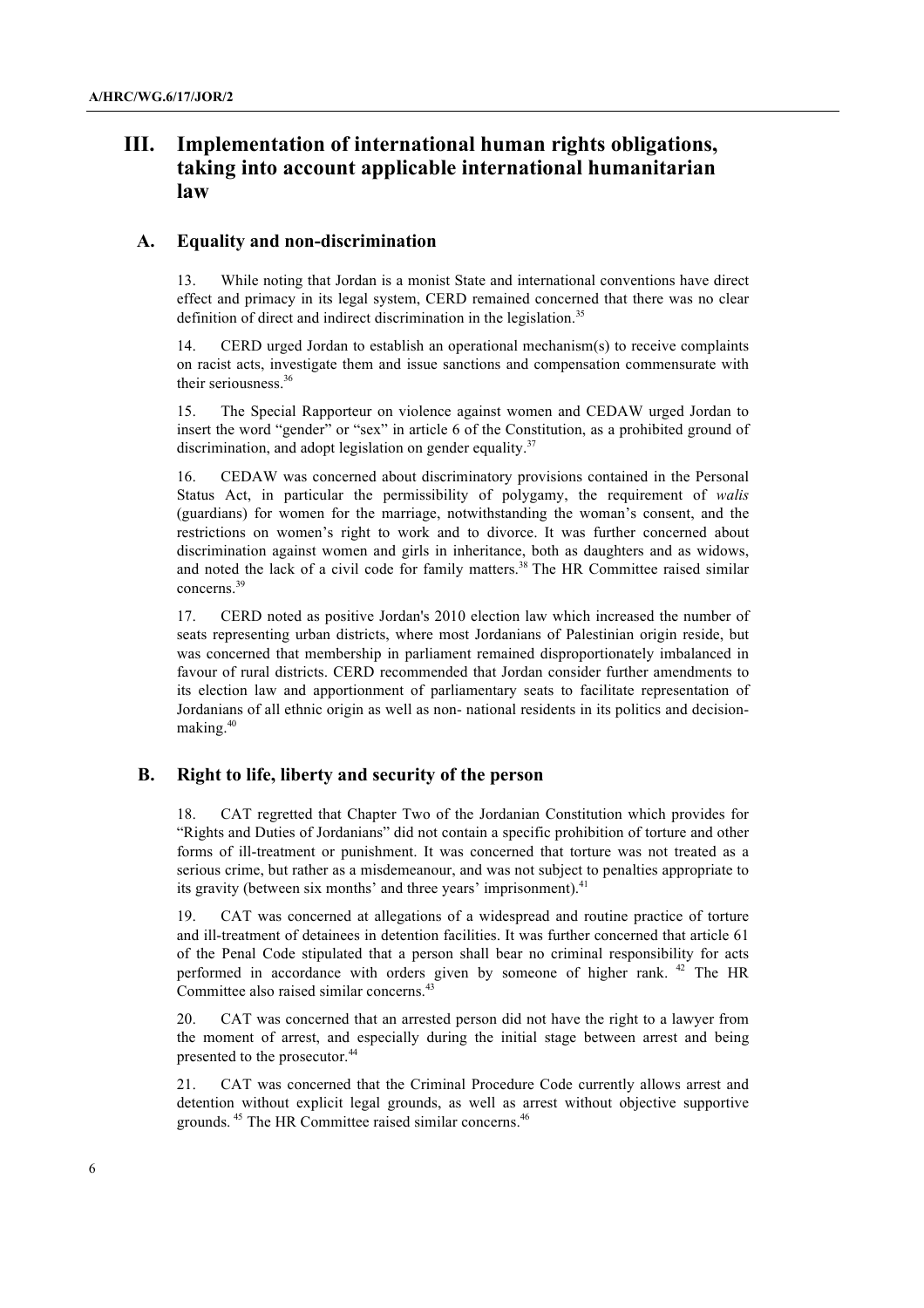22. CAT and the HR Committee urged Jordan to establish a national system to monitor and inspect all places of detention, including by regular and unannounced visits by national and international monitors.47

23. CAT and the HR Committee were concerned that violence against women was a deeply-rooted problem and, as a result, a culture of impunity towards domestic and genderbased violence has evolved.<sup>48</sup> CEDAW urged Jordan to enact a law on violence against women. <sup>49</sup> The Special Rapporteur on violence against women recommended the amendment of articles 98 and 99 of the Penal Code to ensure adequate and fair sentences in cases of killings of women committed in the name of "honour". The Special Rapporteur also recommended that the Government develop monitoring and evaluation tools to evaluate progress made in eradicating violence against women in a clear systematic way, and integrate such tools in the country's periodic demographic and health surveys.<sup>50</sup>

24. CAT was concerned that crimes, where a family's "honour" was thought to be affected, often go unpunished, and when they were punished, the sentences were far less than for equally violent crimes without an "honour" dimension. 51

25. The HR Committee urged Jordan to terminate its practice of placing women in "protective" custody and ensure that victims fleeing an abusive partner or husband have access to assistance and can take refuge in crisis centres.<sup>52</sup> CAT and CEDAW raised similar concerns and recommendations.<sup>53</sup>

26. CEDAW urged Jordan to ensure compliance with the recommendations of the Special Rapporteur on violence against women; encourage victims to report their cases to the authorities; and provide mandatory training for law enforcement personnel and the judiciary on the strict application of legal provisions dealing with violence against women, so as to ensure protection of victims' best interests.<sup>54</sup>

27. CAT was concerned at trafficking in women and children for sexual and other exploitative purposes, and urged Jordan to prevent and combat such trafficking, create adequate conditions for victims to exercise their right to make complaints, investigate all allegations of trafficking, prosecute and punish perpetrators with appropriate penalties.<sup>55</sup> CEDAW recommended that Jordan include in the Human Trafficking Act a definition of trafficking, and ensure that trafficked women and girls have access to quality medical care, counselling and shelter.<sup>56</sup>

28. UNICEF recommended the amendment of the Penal Code to ban corporal punishment in all settings.<sup>57</sup>

#### **C. Administration of justice, including impunity and the rule of law**

29. The HR Committee reiterated its recommendation that Jordan consider abolishing the State Security Court. It also noted with concern that the Prime Minister had the authority to refer cases that did not affect State security to this court.58 CAT raised similar concerns. 59

30. The HR Committee was concerned that the Crime Prevention Act (1954) empowered governors to authorize the detention without charge, effective access to guarantee or trial of anyone "deemed to be a danger to the society". It urged Jordan to amend the Crime Prevention Act to make it consistent with ICCPR and release or bring to justice all persons detained under this law.<sup>60</sup>

31. CAT was concerned at the practice of allowing perpetrators of rape to escape prosecution by marrying their victims (art. 308, Penal Code), or allowing families to waive their "right to complain".<sup>61</sup> UNICEF expressed similar concerns.<sup>62</sup>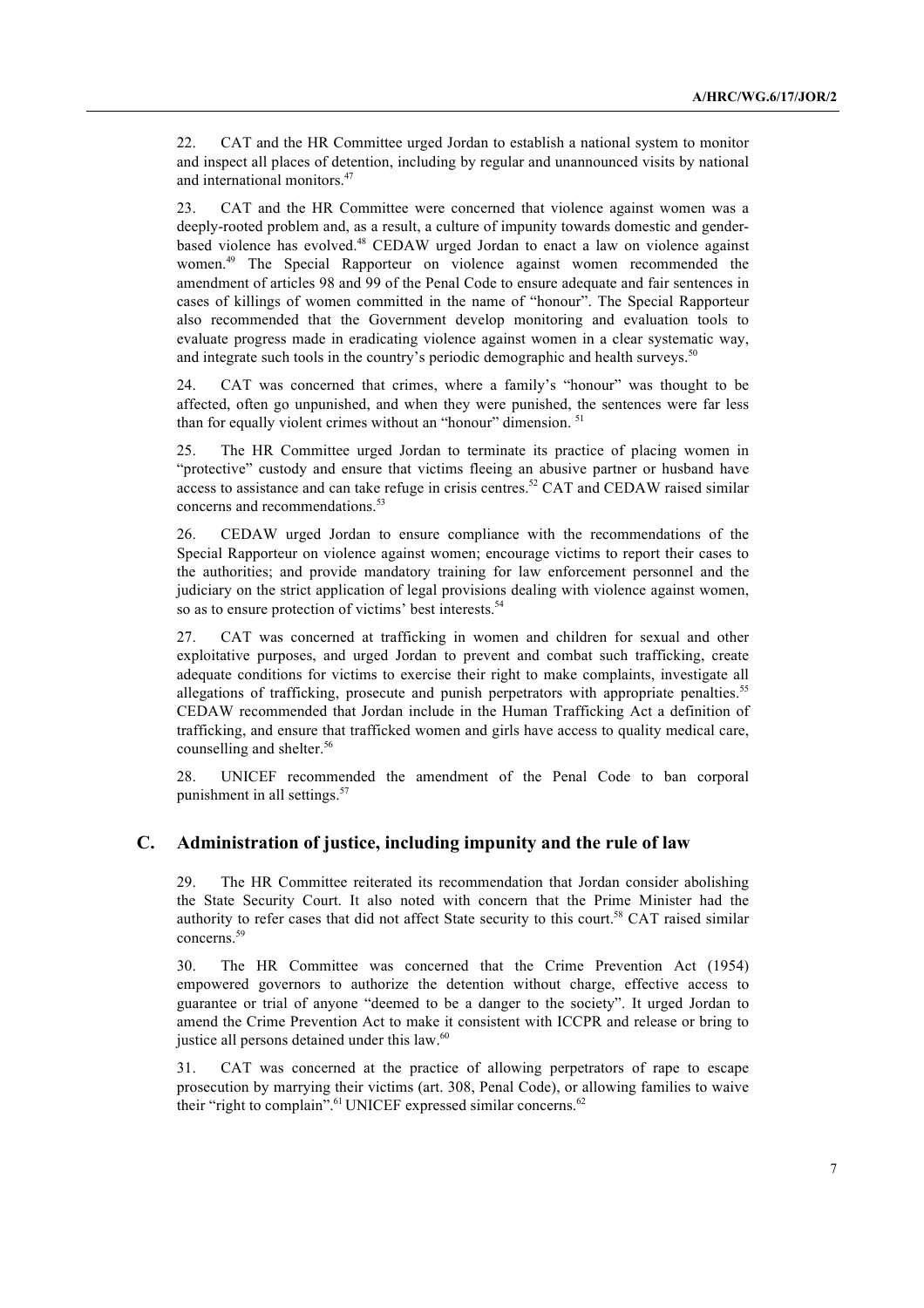32. CAT was concerned that the law did not include explicit provisions on the right of torture victims to fair and adequate compensation for damages caused by torture and that information was lacking on any treatment and social rehabilitation services, including medical and psychosocial rehabilitation, provided to these victims.<sup>63</sup>

33. CAT was concerned that the minimum age of criminal responsibility (7 years) remained below international standards.<sup>64</sup> UNICEF noted the submission to Parliament of a draft new Juvenile Law which included raising the age of criminal responsibility to 12 years of age; a specialized police, prosecutorial and judicial system and; measures for alternative punishments and reintegration of offenders. UNICEF recommended expediting approval and ensuring the effective implementation of the new law.<sup>65</sup>

#### **D. Right to privacy, marriage and family life**

34. CEDAW urged Jordan to review the Nationality Act to ensure equality between women and men with regard to the acquisition, change and retention of nationality and to enable Jordanian women to pass their nationality to their foreign spouses and their mutual children; and facilitate provision of residence permits to foreign spouses of Jordanian women and access to health and education services to their children, as a temporary special measure until the Nationality Act is amended accordingly.<sup>66</sup> CERD, HR Committee and UNICEF made similar recommendations.<sup>67</sup>

35. UNICEF noted that a clause in the amended Personal Status Law of 2010 still allowed sharia courts to approve the marriage of 15- to 17-year-olds in special circumstances and that this clause was used in 12 per cent of marriages. It recommended tightening the situations wherein those under 18-year-olds can marry.<sup>68</sup>

#### **E. Freedom of religion or belief, expression, association and peaceful assembly, and right to participate in public and political life**

36. The HR Committee reiterated its concern at the restrictions on freedom of religion, including the consequences of apostasy from Islam, such as denial of inheritance, and the non-recognition of the Baha'i faith.<sup>69</sup>

37. The United Nations Educational, Scientific and Cultural Organization (UNESCO) encouraged the Government of Jordan to completely decriminalize defamation and incorporate it into the civil code. UNESCO recommended developing a media selfregulatory system. 70

38. The HR Committee was concerned at the restrictions on the establishment of NGOs. It was also concerned that the Government had full discretion to appoint a state employee to serve as temporary president of a newly established NGO. It urged Jordan to amend the Societies Act (Law on Societies).<sup>71</sup>

39. The Special Rapporteur on violence against women recommended the adoption of further affirmative action measures to increase the participation of women in political life, including by appointing a larger number of women to the judiciary and at senior level officials in the executive and judicial branches at the national and local levels. <sup>72</sup>

40. CEDAW and the HR Committee were concerned about the considerable gap between the quota allocated for women's representation at national and municipal levels, and the small number of women in the Parliament, Cabinet and political parties as well as in decision-making positions.<sup>73</sup>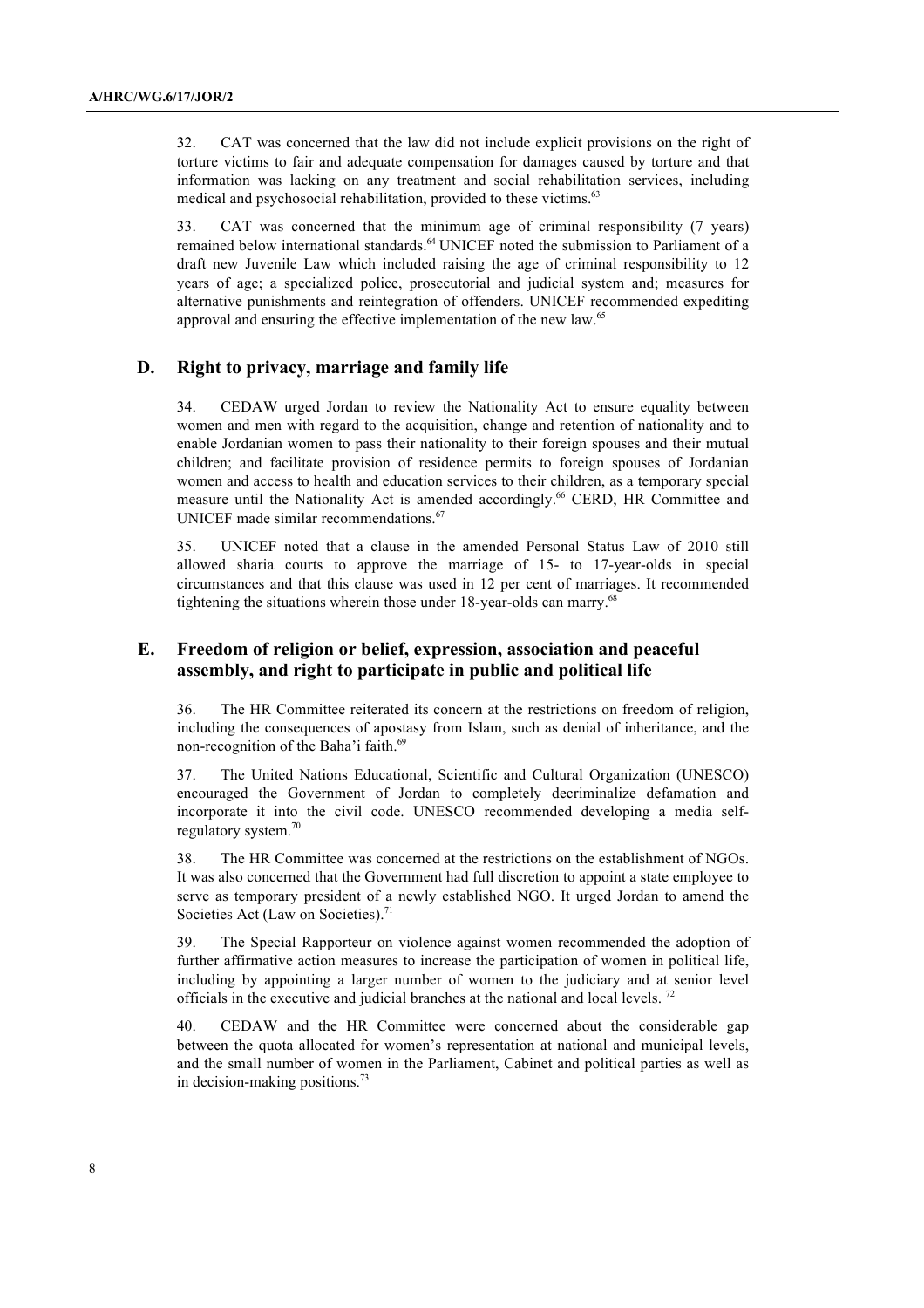#### **F. Right to work and to just and favourable conditions of work**

41. CEDAW remained concerned about the limitation of sexual harassment in workplace to cover only cases where the perpetrator was the employer.<sup>74</sup>

42. CERD was concerned that non-Jordanian workers were discriminated against with regard to minimum wage and access to social security.75

43. CEDAW remained concerned at the economic and physical exploitation of women migrant workers; the lack of regular inspection visits to monitor their working conditions; the lack of shelters for victims of exploitations; and at the overall ineffective enforcement of the Labour Code on migrant workers.<sup>76</sup>

44. CAT was concerned at reports of widespread abuse of women migrant domestic workers, of whom the vast majority was from South and South-East Asia, and against whom physical, psychological and sexual abuse was common.<sup>77</sup>

45. The United Nations Children's Fund (UNICEF) was concerned that worsening economic conditions meant that children were significantly more likely to be poor than other age groups. It recommended revision of the main social protection scheme to include more poor children.<sup>78</sup>

#### **G. Right to social security and to an adequate standard of living**

46. CEDAW urged Jordan to ensure that rural women have access to health, education and income-generating projects. It also urged Jordan to address negative traditional practices which affect the full enjoyment of their right to property, and launch awarenessraising campaigns on their legal right to inheritance.<sup>79</sup>

#### **H. Right to health**

47. CEDAW was concerned that abortion in Jordan remained illegal in cases of rape and incest, and thus, women seek unsafe and illegal abortions. It was also concerned at the limited access to sexual and reproductive health and rights education for young, unmarried and rural women. It was further concerned at the insufficient health and rehabilitation services for women victims of sexual abuse and at Jordan's overreliance on civil society actors in that respect.<sup>80</sup>

#### **I. Right to education**

48. UNESCO encouraged Jordan to take legislative measures to strengthen the right to education for children who are not citizens of Jordan. It also encouraged the implementation of further measures to combat discrimination in education, protect minority groups, and promote gender equality in education, reflecting their international commitment under the Convention against Discrimination in Education.<sup>81</sup>

49. CEDAW was concerned about the limited access that married young women have to education, and about the segregation of women and men in particular fields of study at the post-secondary level, with women and girls concentrated in traditionally feminine areas. It was also concerned about their underrepresentation in technical-vocational education and its consequences for their representation in the paid labour force. $82$ 

50. While aware of the ongoing review of school curricula and textbooks, CEDAW was highly concerned about the remaining traditional images of women's roles and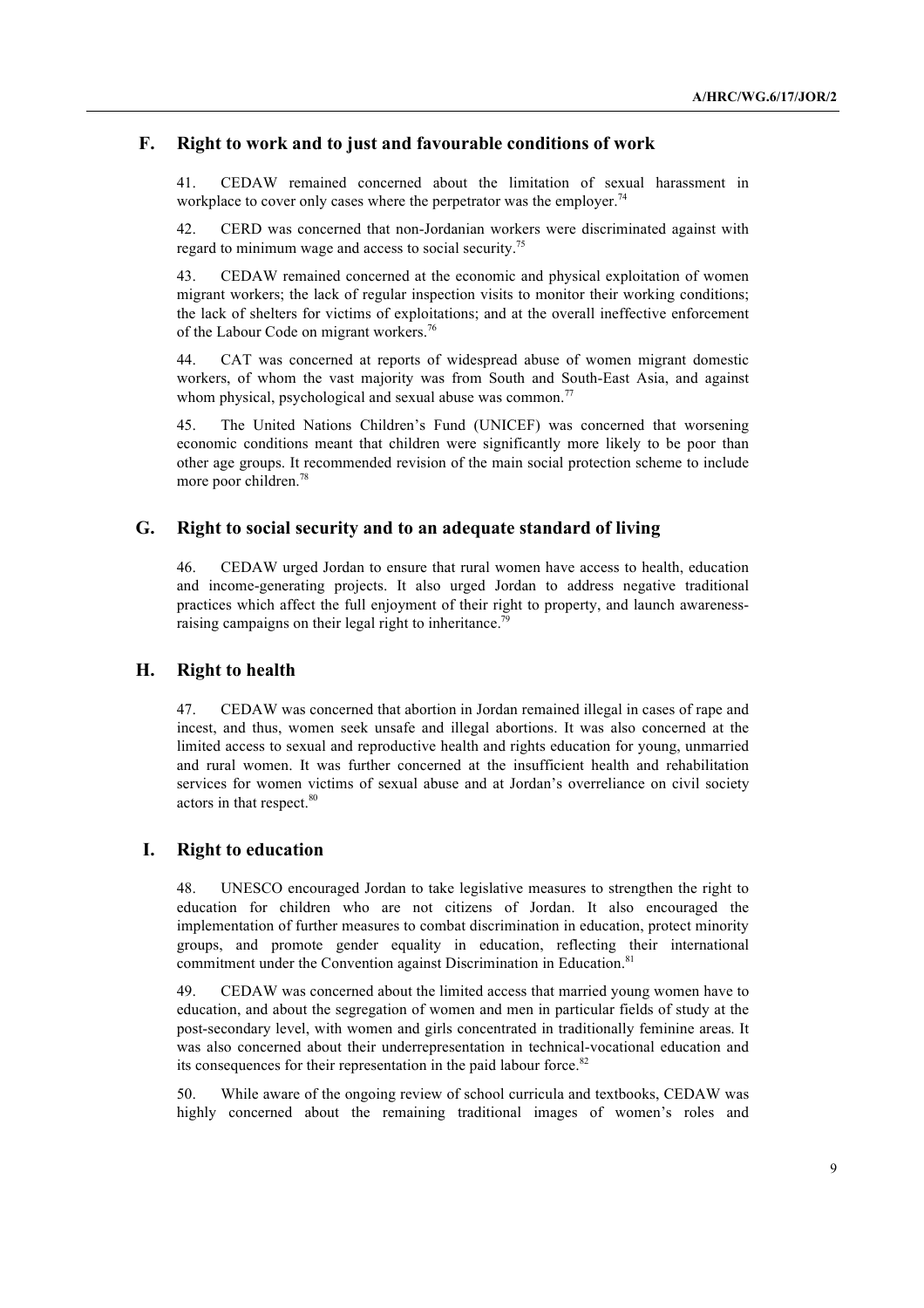responsibilities in school books and curricula that perpetuated girl's and women's disadvantaged status.<sup>83</sup>

51. UNICEF was concerned at the increasing numbers of child workers and urged the Government to increase its attention to removing children from the labour market and ensuring their right to education.<sup>84</sup>

#### **J. Cultural rights**

52. UNESCO recommended that greater resources be allocated for cultural activities and the protection of heritage sites. It advised enhancing heritage education in schools in order to improve the awareness of future generations.<sup>85</sup>

#### **K. Persons with disabilities**

53. While noting Jordan's denial that women with disabilities undergo compulsory or voluntary sterilizations that are not for medical reasons, CEDAW remained concerned at the prevalence of such practices by families who have girls with mental disabilities, and at the absence of a law protecting women with mental disabilities from forced sterilization.<sup>86</sup>

54. UNICEF recommended strengthening the early detection system for disabilities and expanding the services for children with disabilities noting that the majority of such children were outside the educational system.<sup>87</sup>

#### **L. Migrants, refugees and asylum seekers**

55. CERD remained deeply concerned at Jordan withdrawing nationality from its nationals who are of Palestinian origin. It was gravely concerned that these persons might be rendered stateless and without rights to education, health care, property, or residency in Jordan. It urged Jordan to discontinue such practice, and restore nationality to persons affected by previous and current situations of such nationality withdrawal.88 CAT raised similar concerns and recommendations.<sup>89</sup>

56. CAT regretted the absence of domestic legislation that guarantees the rights of refugees and asylum seekers.<sup>90</sup>

57. CEDAW encouraged Jordan to regularize the status of refugees recognized under the UNHCR mandate in order to provide them, especially refugee women, with basic rights and services. It also encouraged Jordan to adopt an asylum law.<sup>91</sup>

58. The Special Rapporteur on violence against women recommended strengthening the role of the Directorate of Domestic Workers to monitor and regulate the practices of employment agencies and ensure the implementation of relevant provisions in the Labour Code to prevent violence and abuse directed against women migrant domestic workers, and ensure that cases of abuse are thoroughly investigated and punished.<sup>92</sup>

59. UNHCR recommended that the Government provide foreign children with access to public schools in Jordan, irrespective of their registration status with UNHCR.<sup>93</sup> UNICEF welcomed Jordan's efforts to accommodate Syrian refugee children and made similar recommendations with respect to access to education and health care for the children and their families. It urged focusing on measures such as the deployment of specialized juvenile police and alternative sentencing policies for juveniles to deal with law and order issues in the camps.<sup>94</sup>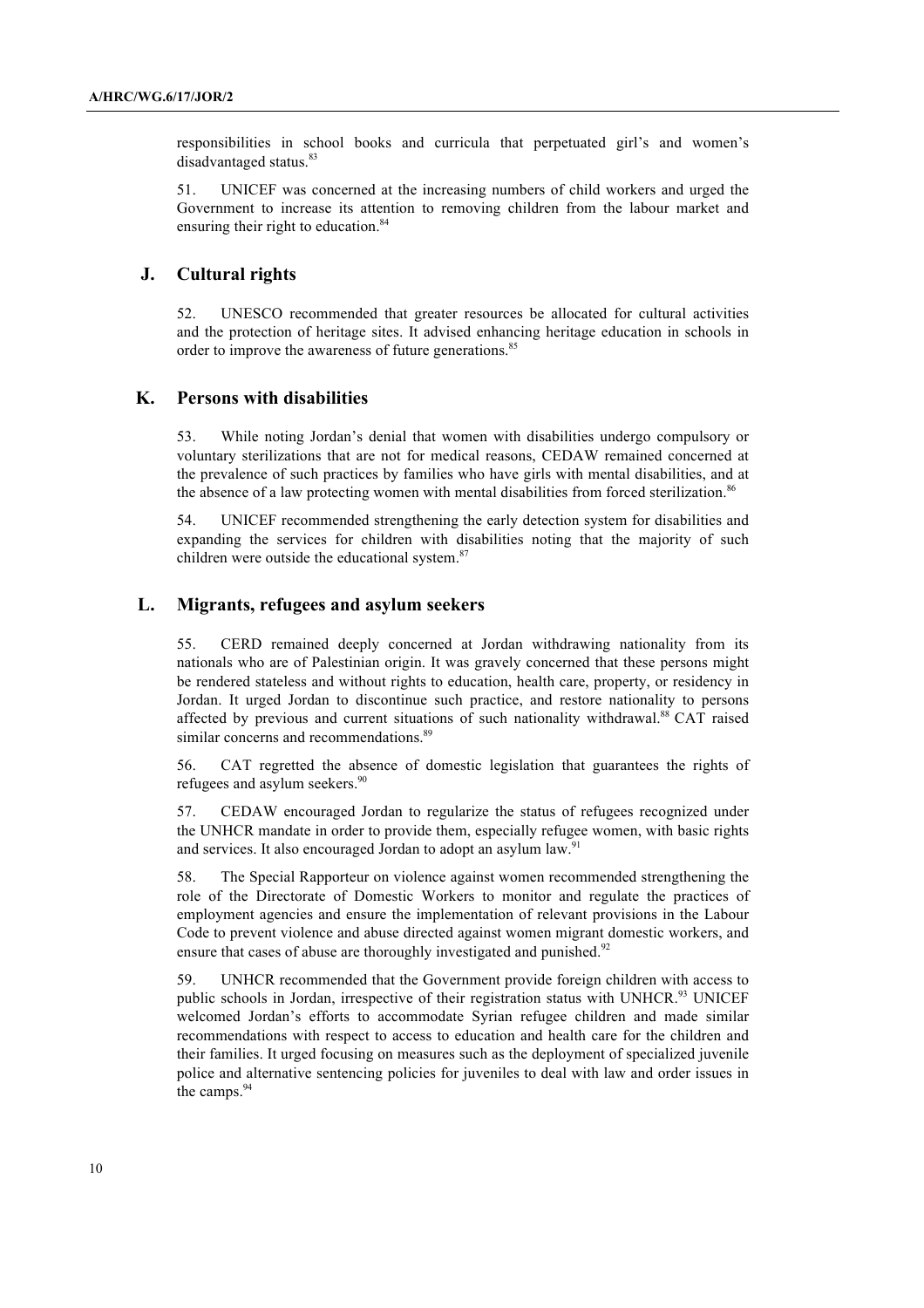## **M. Right to development and environmental issues**

60. UNESCO's main focus was on addressing the adverse impact of climate change, the dramatic water scarcity and protection of ecosystems and biodiversity. Given Jordan's water stressed character, UNESCO runs a programme on water and related ecosystems focusing on integrated water resources management and water scarcity, especially in arid and semi-arid lands.<sup>95</sup>

#### *Notes*

 $1$  Unless indicated otherwise, the status of ratifications of instruments listed in the table may be found in the official website of the United Nations Treaty Collection database, Office of Legal Affairs of the United Nations Secretariat, http://treaties.un.org/. Please also refer to the United Nations compilation on Jordan from the previous cycle (A/HRC/WG.6/4/JOR/2).

<sup>2</sup> The following abbreviations have been used for this document:

| <b>ICERD</b>     | International Convention on the Elimination of All Forms of Racial                            |
|------------------|-----------------------------------------------------------------------------------------------|
|                  | Discrimination                                                                                |
| <b>ICESCR</b>    | International Covenant on Economic, Social and Cultural Rights                                |
| <b>OP-ICESCR</b> | Optional Protocol to ICESCR                                                                   |
| <b>ICCPR</b>     | International Covenant on Civil and Political Rights                                          |
| <b>ICCPR-OP1</b> | Optional Protocol to ICCPR                                                                    |
| <b>ICCPR-OP2</b> | Second Optional Protocol to ICCPR, aiming at the abolition of the death<br>penalty            |
| <b>CEDAW</b>     | Convention on the Elimination of All Forms of Discrimination against<br>Women                 |
| <b>OP-CEDAW</b>  | Optional Protocol to CEDAW                                                                    |
| <b>CAT</b>       | Convention against Torture and Other Cruel, Inhuman or Degrading                              |
|                  | <b>Treatment or Punishment</b>                                                                |
| OP-CAT           | Optional Protocol to CAT                                                                      |
| <b>CRC</b>       | Convention on the Rights of the Child                                                         |
| OP-CRC-AC        | Optional Protocol to CRC on the involvement of children in armed<br>conflict                  |
| OP-CRC-SC        | Optional Protocol to CRC on the sale of children, child prostitution and<br>child pornography |
| OP-CRC-IC        | Optional Protocol to CRC on Communications                                                    |
| <b>ICRMW</b>     | International Convention on the Protection of the Rights of All Migrant                       |
|                  | Workers and Members of Their Families                                                         |
| <b>CRPD</b>      | Convention on the Rights of Persons with Disabilities                                         |
| <b>OP-CRPD</b>   | Optional Protocol to CRPD;                                                                    |
| <b>CPED</b>      | International Convention for the Protection of All Persons from Enforced                      |
|                  | Disappearance.<br>.                                                                           |

<sup>3</sup> Individual complaints: ICCPR-OP 1, art 1; OP-CEDAW, art. 1; OP-CRPD, art. 1; OP-ICESCR, art. 1; OP-CRC-IC, art.5; ICERD, art. 14; CAT, art. 22; ICRMW, art. 77; and CPED, art. 31.; Inquiry procedure: OP-CEDAW, art. 8; CAT, art. 20; CPED, art. 33; OP-CRPD, art. 6; OP-ICESCR, art. 11; and OP-CRC-IC, art. 13; Inter-State complaints: ICCPR, art. 41; ICRMW, art. 76; CPED, art. 32; CAT, art. 21; OP-ICESCR, art. 10; and OP-CRC-IC, art. 12; Urgent action: CPED, art. 30.

<sup>4</sup> Concluding observations of the Human Rights Committee (CCPR/C/JOR/CO/4), para. 20.

- <sup>5</sup> Concluding observations of the Committee against Torture (CAT/C/JOR/CO/2), para. 33.
- <sup>6</sup> Concluding observations of the Committee on the Elimination of Racial Discrimination (CERD/C/JOR/CO/13-17), para. 19.
- <sup>7</sup> Concluding observations of the Committee on the Elimination of Discrimination against Women (CEDAW/C/JOR/CO/5), para. 54; CAT/C/JOR/CO/2, paras. 32 and 34; CERD/C/JOR/CO/13-17, para. 18; concluding observations of the Human Rights Committee (CCPR/C/JOR/CO/4), para. 10.
- 8 UNHCR submission to the UPR on Jordan; A/HRC/20/16/Add.1, para 88; CERD/C/JOR/CO/13-17, para. 12; CEDAW/C/JOR/CO/5, paras. 44 and 48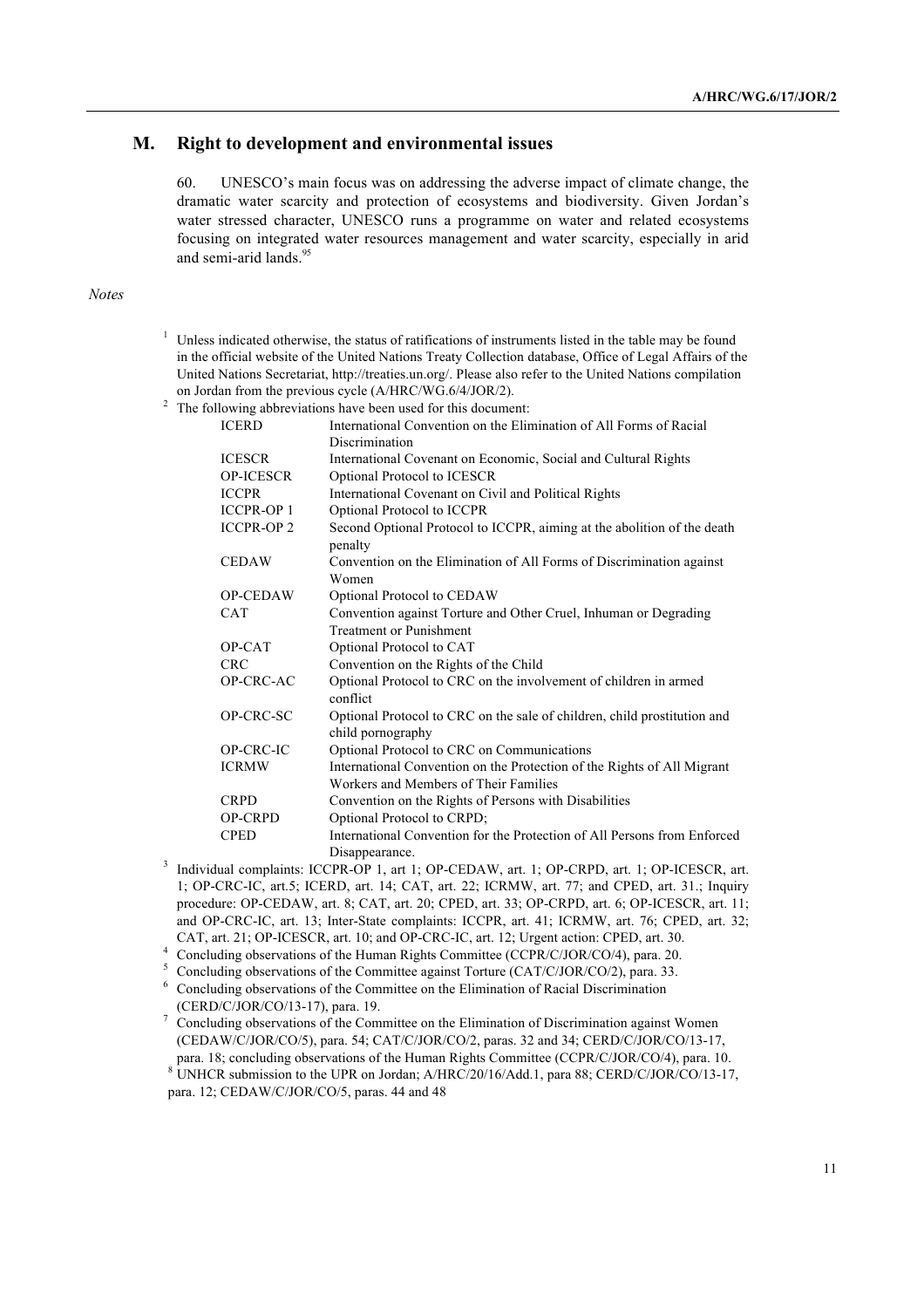- Information relating to other relevant international human rights instruments, including regional instruments, may be found in the pledges and commitments undertaken by Jordan before the Human Rights Council, as contained in the note verbale dated 20 April 2006 sent by the Permanent Mission
- of Jordan to the United Nations addressed to the President of the General Assembly. 10 Geneva Convention for the Amelioration of the Condition of the Wounded and Sick in Armed Forces in the Field (First Convention); Geneva Convention for the Amelioration of the Condition of Wounded, Sick and Shipwrecked Members of Armed Forces at Sea (Second Convention); Geneva Convention relative to the Treatment of Prisoners of War (Third Convention); Geneva Convention relative to the Protection of Civilian Persons in Time of War (Fourth Convention); Protocol Additional to the Geneva Conventions of 12 August 1949, and relating to the Protection of Victims of International Armed Conflicts (Protocol I); Protocol Additional to the Geneva Conventions of 12 August 1949, and relating to the Protection of Victims of Non-International Armed Conflicts (Protocol II). For the official status of ratifications, see Federal Department of Foreign Affairs of Switzerland, at www.eda.admin.ch/eda/fr/home/topics/intla/intrea/chdep/warvic.html.
- <sup>11</sup> International Labour Organization Convention No. 29 concerning Forced or Compulsory Labour; Convention No. 105 concerning the Abolition of Forced Labour; Convention No. 98 concerning the Application of the Principles of the Right to Organise and to Bargain Collectively; Convention No. 100 concerning Equal Remuneration for Men and Women Workers for Work of Equal Value; Convention No. 111 concerning Discrimination in Respect of Employment and Occupation; Convention No. 138 concerning Minimum Age for Admission to Employment; Convention No. 182 concerning the Prohibition and Immediate Action for the Elimination of the Worst Forms of Child Labour.
- <sup>12</sup> Protocol to Prevent, Suppress and Punish Trafficking in Persons, Especially Women and Children, supplementing the United Nations Convention against Transnational Organized Crime.
- <sup>13</sup> 1951 Convention relating to the Status of Refugees and its 1967 Protocol, 1954 Convention relating to the Status of Stateless Persons and 1961 Convention on the Reduction of Statelessness.
- <sup>14</sup> International Labour Organization Convention No.169 concerning Indigenous and Tribal Peoples in Independent Countries and Convention No.189 concerning Decent Work for Domestic Workers. 15 Protocol Additional to the Geneva Conventions of 12 August 1949, and relating to the Adoption of an
- Additional Distinctive Emblem (Protocol III).<br><sup>16</sup> ILO Convention No. 87 concerning Freedom of Association and Protection of the Right to Organise.
- 
- <sup>17</sup> CERD/C/JOR/CO/13-17, para. 9.
- <sup>18</sup> CEDAW/C/JOR/CO/5, para. 14.
- <sup>19</sup> A/HRC/20/16/Add.1, para 88 (a).
- <sup>20</sup> CERD/C/JOR/CO/13-17, para. 16; CCPR/C/JOR/CO/4, para. 5.
- <sup>21</sup> CEDAW/C/JOR/CO/5, para. 20.
- <sup>22</sup> A/HRC/20/16/Add.1, para 90
- <sup>23</sup> UNHCR submission to the UPR on Jordan.
- <sup>24</sup> According to article 5 of the rules of procedure for the International Coordination Committee (ICC) Sub-Committee on Accreditation, the different classifications for accreditation used by the Sub-Committee are: A: Voting Member (fully in compliance with each of the Paris Principles), B: Non-Voting Member (not fully in compliance with each of the Paris Principles or insufficient information provided to make a determination), C: No Status (not in compliance with the Paris Principles).
- <sup>25</sup> For the list of national human rights institutions with accreditation status granted by the International Coordination Committee of National Institutions for the Promotion and Protection of Human Rights (ICC), see A/HRC/23/28, annex.
- The following abbreviations have been used for this document:

| <b>CERD</b>       | Committee on the Elimination of Racial Discrimination        |
|-------------------|--------------------------------------------------------------|
| <b>CESCR</b>      | Committee on Economic, Social and Cultural Rights            |
| HR Committee      | Human Rights Committee                                       |
| <b>CEDAW</b>      | Committee on the Elimination of Discrimination against Women |
| <b>CAT</b>        | Committee against Torture                                    |
| <b>CRC</b>        | Committee on the Rights of the Child                         |
| <b>CRPD</b>       | Committee on the Rights of Persons with Disabilities         |
| 10110D100112.1702 |                                                              |

CERD/C/JOR/CO/13-17, para. 23.

 $28$  CCPR/C/JOR/CO/4, para. 22.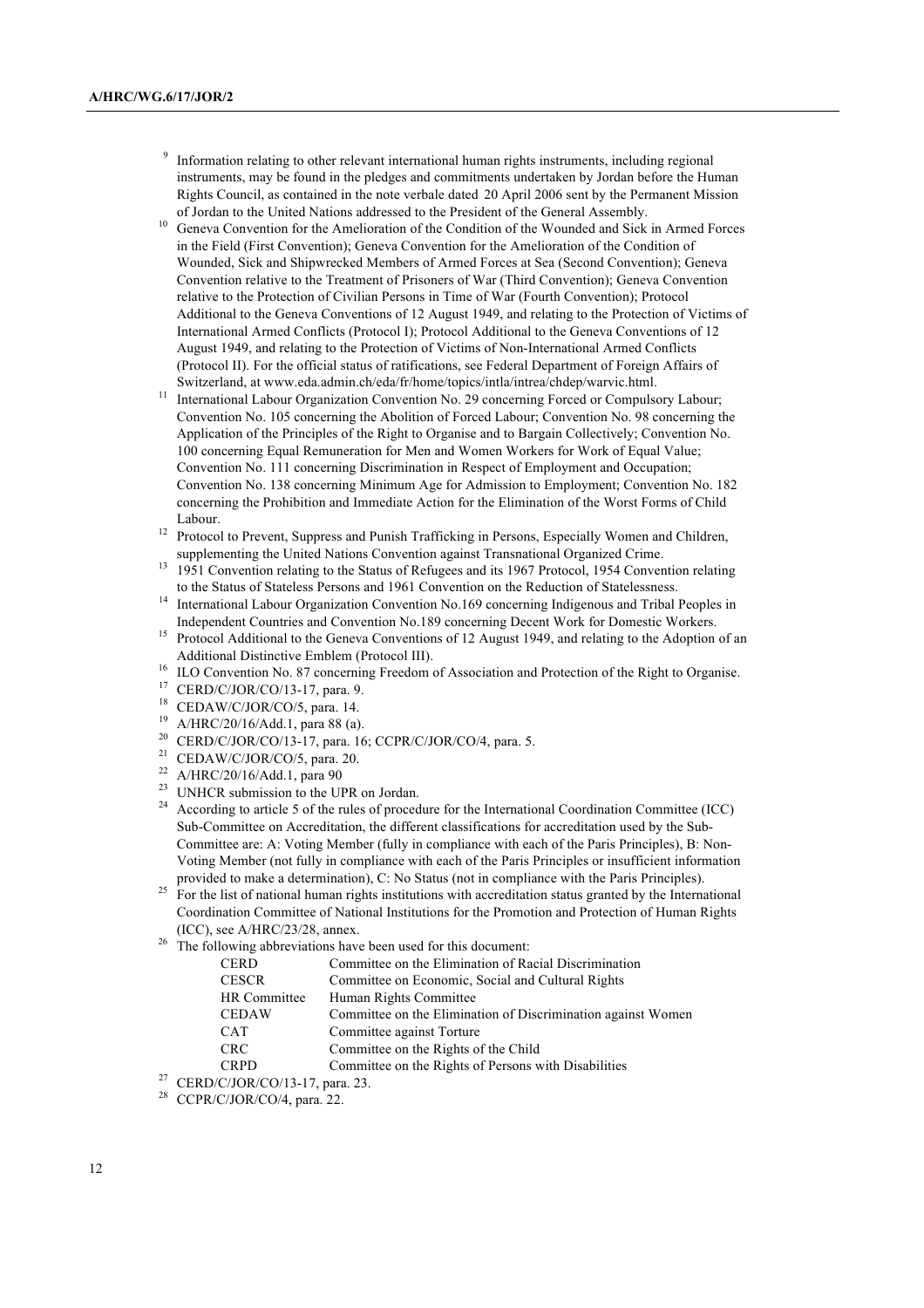- CEDAW/C/JOR/CO/5, para. 55.
- CAT/C/JOR/CO/5, para. 37.
- <sup>31</sup> Letter dated 1 December 2011 from the Committee against Torture to the Permanent Mission of Jordan, available at
- http://www2.ohchr.org/english/bodies/cat/docs/followup/ReminderJordan05122011.pdf.
- <sup>32</sup> Letter dated 30 April 2012 from the Human Rights Committee to the Permanent Mission of Jordan, available at http://www2.ohchr.org/english/bodies/hrc/docs/followup/JordanFUApril2012.pdf.
- <sup>33</sup> Letter dated 1 December 2011 from the Committee against Torture to the Permanent Mission of Jordan, available at

http://www2.ohchr.org/english/bodies/cat/docs/followup/ReminderJordan05122011.pdf.

- <sup>34</sup> For the titles of special procedures, see www.ohchr.org/EN/HRBodies/SP/Pages/Themes.aspx and www.ohchr.org/EN/HRBodies/SP/Pages/Countries.aspx.
- <sup>35</sup> CERD/C/JOR/CO/13-17, para. 8.
- Ibid., para. 15.
- A/HRC/20/16/Add.1, para. 88 (a); CEDAW/C/JOR/CO/5, para. 14.
- Ibid., para. 49.
- CCPR/C/JOR/CO/4, para. 7.
- CERD/C/JOR/CO/13-17, para. 13.
- CAT/C/JOR/CO/5, para. 9.
- Ibid., para. 10.
- CCPR/C/JOR/CO/4, para. 9; CAT/C/JOR/CO/5, para. 11.
- CAT/C/JOR/CO/5, para. 12.
- Ibid., para. 13.
- CCPR/C/JOR/CO/4, para. 11.
- CAT/C/JOR/CO/5, para. 15; CCPR/C/JOR/CO/4, para. 10.
- CAT/C/JOR/CO/2, para. 18; CCPR/C/JOR/CO/4, para. 8.
- CEDAW/C/JOR/CO/5, para. 27.
- A/HRC/20/16/Add.1, paras. 88 (i) and 90(b)
- <sup>51</sup> CAT/C/JOR/CO/4, para.18.
- CCPR/C/JOR/CO/4, para. 8.
- CAT/C/JOR/CO/5, para. 21; CEDAW/C/JOR/CO/5, para. 28.
- <sup>54</sup> CEDAW/C/JOR/CO/5, para. 26 (a) and (e).
- CAT/C/JOR/CO/5, para. 22.
- CEDAW/C/JOR/CO/5, para. 30.
- UNICEF, submission to the UPR on Jordan, para. 2.
- CCPR/C/JOR/CO/4, para. 12.
- CAT/C/JOR/CO/5, para. 14.
- CCPR/C/JOR/CO/4, 1 para. 11.
- CAT/C/JOR/CO/5, para. 19.
- UNICEF submission to the UPR on Jordan, para. 2.
- CAT/C/JOR/CO/5, para. 29.
- Ibid., para. 26.
- <sup>65</sup> UNICEF submission to the UPR on Jordan (2013), para. 3.
- CEDAW/C/JOR/CO/5, para. 34.
- CERD/C/JOR/CO/13-17, para. 11; CCPR/C/JOR/CO/4, para. 7; UNICEF submission to the UPR on Jordan, para. 2.
- UNICEF submission to the UPR on Jordan, para. 4.
- CCPR/C/JOR/CO/4, para. 13.
- UNESCO submission to the UPR on Jordan, paras. 49 and 51.
- CCPR/C/JOR/CO/4, para. 16.
- A/HRC/20/16/Add.1, para. 88 (e)
- CEDAW/C/JOR/CO/5, para. 31; CCPR/C/JOR/CO/4, para. 19.
- CEDAW/C/JOR/CO/5, para. 37.
- CERD/C/JOR/CO/13-17, para. 14.
- CEDAW/C/JOR/CO/5, para. 43.
- CAT/C/JOR/CO/5, para. 31.